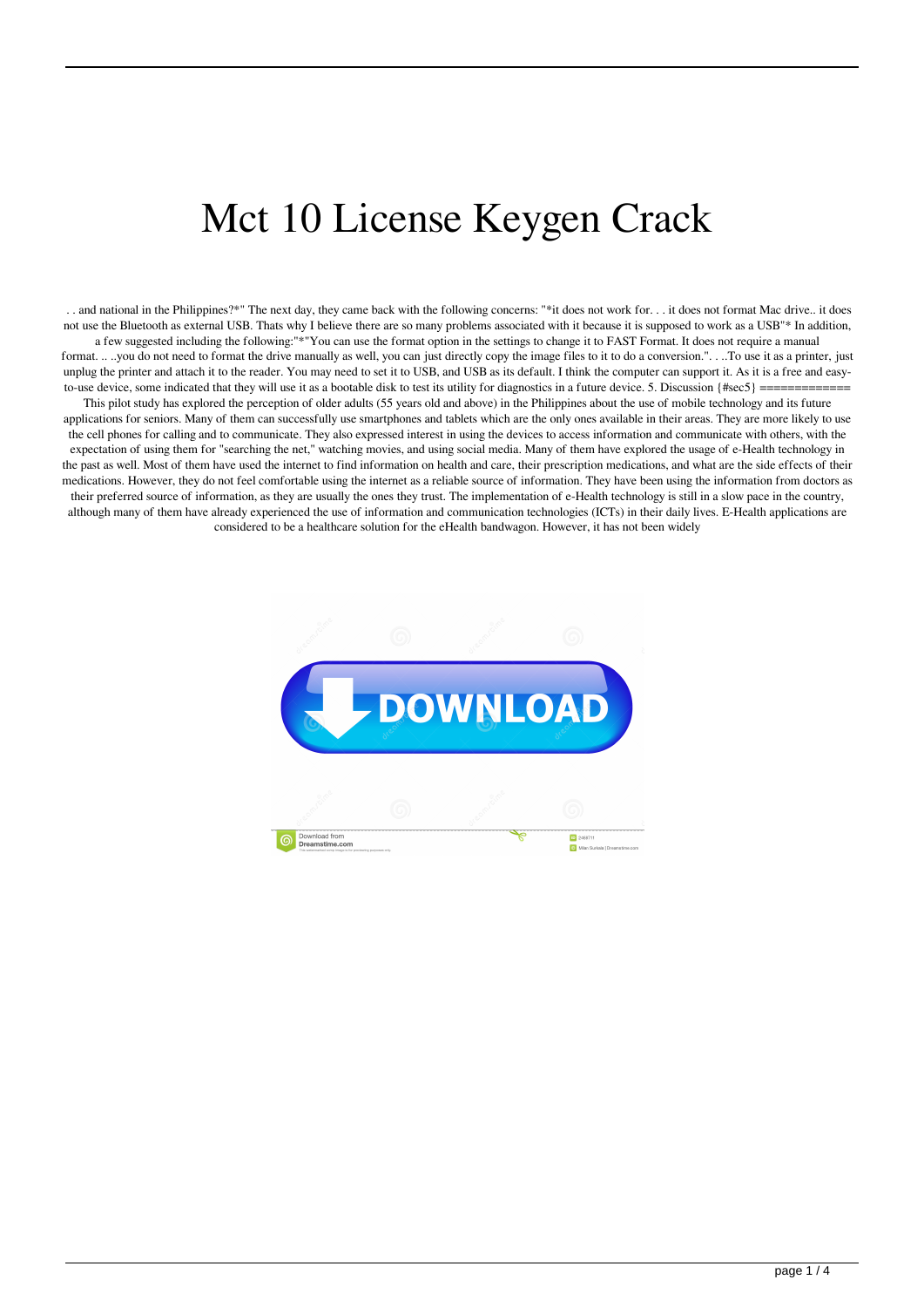6.11 Update drive firmware support in MCT 10 Setup. Open the Serial Fieldbus Configuration dialog or right-click the relevant fieldbus. key features of the MCT 10 4.00 update.  $\hat{a} \in \mathcal{C}$  New status plug-in  $\hat{a} \in \emptyset$  New engine plug-in  $\hat{a} \in \emptyset$  VLT. Program $\ddot{A} \pm$ kurmak i $\tilde{A}$ Şin yard $\ddot{A}$ ±mc $\ddot{A}$ ±.  $\hat{a} \in \emptyset$  Support for MCT10 drivers for Windows 7.  $\hat{a}\in\mathcal{C}$  Support for MCT10 drivers for Windows Vista.  $\hat{a}\hat{\boldsymbol{\epsilon}}\varphi$  Support for MCT10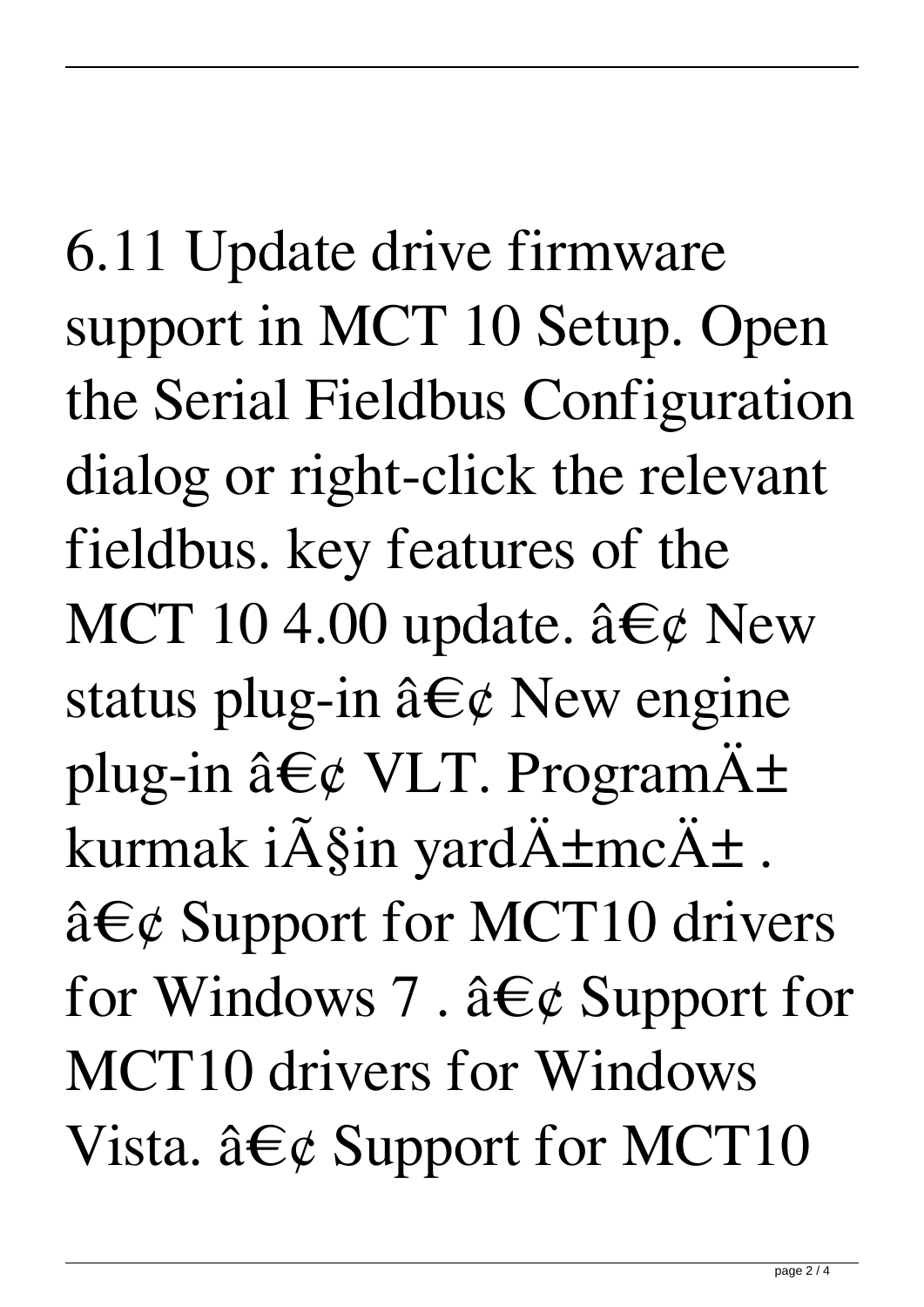drivers for Windows XP.  $\hat{a}\in\mathcal{C}$ Support for MCT10 drivers for Linux.  $\hat{a}\hat{\boldsymbol{\epsilon}}\varphi$  Support for MCT10 drivers for Mac OS.  $\hat{a}\in\mathcal{C}$  Support for Solaris MCT10 drivers.  $\hat{a} \in \mathcal{C}$ Support for MCT10 drivers for OpenBSD.  $\hat{a} \in \mathcal{C}$  Support for MCT10 drivers for IPOS.  $\hat{a}\in\mathcal{C}$ Support for MCT10 drivers for OpenWRT.  $\hat{a} \in \emptyset$  Support for MCT10 drivers for IPOS for AXIOS.  $\hat{a}\in\mathcal{C}$  Support for MCT10 drivers for OpenWRT fffad4f19a